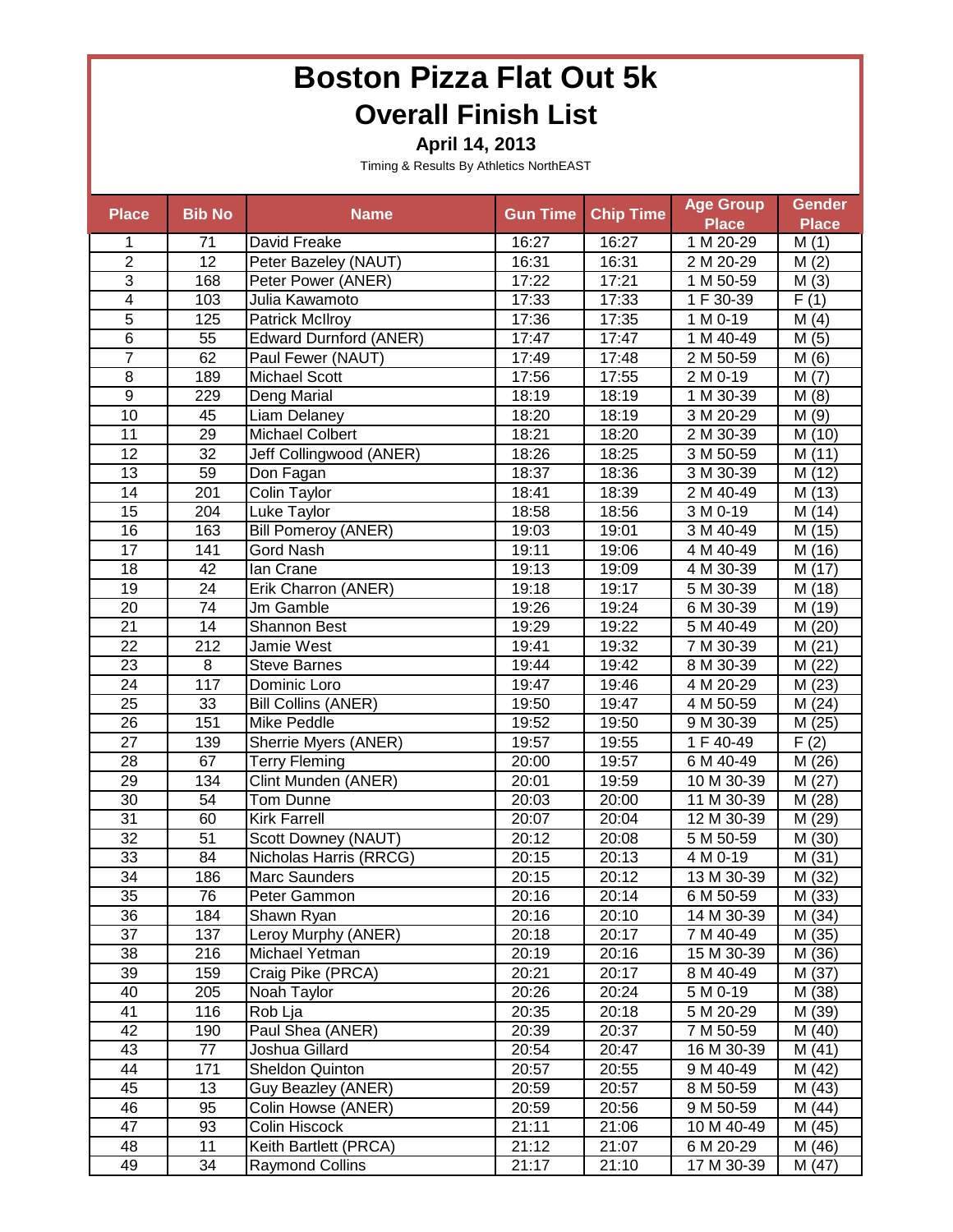**April 14, 2013**

| <b>Place</b>    | <b>Bib No</b>   |                                 | <b>Gun Time</b> |                  | <b>Age Group</b>       | <b>Gender</b>       |
|-----------------|-----------------|---------------------------------|-----------------|------------------|------------------------|---------------------|
|                 |                 | <b>Name</b>                     |                 | <b>Chip Time</b> | <b>Place</b>           | <b>Place</b>        |
| 50              | 174             | <b>Chris Roberts</b>            | 21:19           | 21:15            | 18 M 30-39             | M (48)              |
| 51              | 48              | Stephen Dodge                   | 21:20           | 21:14            | 10 M 50-59             | M (49)              |
| 52              | 83              | Joanna Harris (ANER)            | 21:23           | 21:21            | $\overline{2}$ F 40-49 | F(3)                |
| 53              | 35              | Sheila Collins (ANER)           | 21:28           | 21:27            | 3 F 40-49              | F(4)                |
| 54              | 130             | Lisa Mitchell                   | 21:42           | 21:38            | 2 F 30-39              | $\overline{F(5)}$   |
| $\overline{55}$ | 175             | Arch Rose (NWRC)                | 21:43           | 21:37            | 11 M 40-49             | M (50)              |
| 56              | 145             | <b>Stuart Ogilvie</b>           | 21:59           | 21:49            | 19 M 30-39             | M(51)               |
| 57              | 183             | Kevin Ryan                      | 22:01           | 21:57            | 11 M 50-59             | M (52)              |
| $\overline{58}$ | 198             | Chris Stam                      | 22:09           | 22:03            | 7 M 20-29              | M(53)               |
| $\overline{59}$ | 75              | John Gamble                     | 22:12           | 22:06            | 1 M 60-69              | M (54)              |
| 60              | 203             | Joanne Taylor (ANER)            | 22:14           | 22:13            | 4 F 40-49              | $\overline{F(6)}$   |
| 61              | 121             | Yvonne Martin (ANER)            | 22:20           | 22:15            | 1F 50-59               | $\overline{F(7)}$   |
| 62              | 16              | Dean Blackwood                  | 22:20           | 22:14            | 20 M 30-39             | M(55)               |
| 63              | 200             | Dwan Street                     | 22:22           | 22:20            | 3 F 30-39              | F(8)                |
| 64              | 222             | Jim Gosse                       | 22:23           | 22:18            | 12 M 40-49             | M (56)              |
| 65              | 111             | Jeremy Korchoski                | 22:24           | 22:18            | 21 M 30-39             | M (57)              |
| 66              | 85              | Joan Hartery (ANER)             | 22:25           | 22:20            | 1 F 60-69              | F(9)                |
| 67              | 161             | <b>Brian Pittman</b>            | 22:34           | 22:23            | 13 M 40-49             | M (58)              |
| 68              | 185             | Katie Saunders                  | 22:35           | 22:30            | 4 F 30-39              | F(10)               |
| 69              | 20              | <b>Steve Butler</b>             | 22:43           | 22:34            | 22 M 30-39             | M (59)              |
| 70              | 207             | Jason Tobin                     | 22:48           | 22:45            | 23 M 30-39             | M (60)              |
| $\overline{71}$ | 110             | Michael Kirkland                | 22:58           | 22:51            | 24 M 30-39             | $\overline{M}$ (61) |
| 72              | 199             | <b>Clark Stokes</b>             | 22:59           | 22:51            | 14 M 40-49             | M(62)               |
| 73              | 46              | Mark Didham                     | 23:00           | 22:50            | 25 M 30-39             | M (63)              |
| 74              | 38              | Roger Cordes                    | 23:01           | 22:43            | 15 M 40-49             | M(64)               |
| $\overline{75}$ | 90              | Daniel Healey (RRCG)            | 23:07           | 23:06            | 6 M 0-19               | M (65)              |
| 76              | $\overline{19}$ | <b>Gary Bruce</b>               | 23:19           | 23:09            | 2 M 60-69              | M (66)              |
| 77              | 228             | Christine Aubrey-Bassler (ANER) | 23:23           | 23:14            | 5 F 40-49              | F(11)               |
| 78              | 31              | <b>Fred Colbourne</b>           | 23:26           | 23:20            | 12 M 50-59             | M(67)               |
| 79              | 166             | Emma Power                      | 23:29           | 23:28            | 1 F 0-19               | F(12)               |
| 80              | 136             |                                 | 23:30           | 23:23            | 16 M 40-49             | M (68)              |
| 81              | 138             | Leon Murphy<br>Tim Murphy       | 23:31           | 23:27            | 8 M 20-29              |                     |
|                 | 180             |                                 |                 |                  |                        | M (69)              |
| 82              |                 | Adam Ryan                       | 23:38           | 23:23            | 26 M 30-39             | M (70)              |
| 83              | 215             | <b>Travis Wooley</b>            | 23:39           | 23:30            | 27 M 30-39             | M(71)               |
| 84              | 63              | <b>Harold Fillier</b>           | 23:50           | 23:40            | 3 M 60-69              | M (72)              |
| 85              | 176             | Melanie Rose                    | 23:51           | 23:40            | 5 F 30-39              | F(13)               |
| 86              | 214             | Timothy Whey (RRCG)             | 23:52           | 23:52            | 7 M 0-19               | M (73)              |
| 87              | 113             | Kathryn Lear                    | 23:53           | 23:48            | 1 F 20-29              | $\overline{F}$ (14) |
| 88              | 209             | Sharon Trainor (ANER)           | 24:03           | 23:59            | 2 F 50-59              | F(15)               |
| 89              | 4               | Keith Bailey                    | 24:08           | 24:03            | 17 M 40-49             | M (74)              |
| 90              | 169             | Gail Price (ANER)               | 24:11           | 24:07            | 6 F 40-49              | F(16)               |
| 91              | 18              | <b>Beverly Bromley</b>          | 24:16           | 24:06            | 6 F 30-39              | F(17)               |
| 92              | 22              | Jodi Card (ANER)                | 24:21           | 24:18            | 7 F 30-39              | F(18)               |
| 93              | 226             | Ken Hollett                     | 24:25           | 24:14            | 13 M 50-59             | M (75)              |
| 94              | 86              | Lisa Harvey                     | 24:26           | 24:13            | $\overline{2}$ F 20-29 | F(19)               |
| 95              | 227             | Raymond Clarke                  | 24:33           | 24:25            | 18 M 40-49             | M (76)              |
| 96              | 187             | Melinda Saunders (ANER)         | 24:36           | 24:29            | 7 F 40-49              | F(20)               |
| 97              | 135             | Donna Murphy (ANER)             | 24:36           | 24:30            | 8 F 40-49              | F(21)               |
| 98              | 17              | Greg Bonia                      | 24:36           | 24:29            | 14 M 50-59             | M (77)              |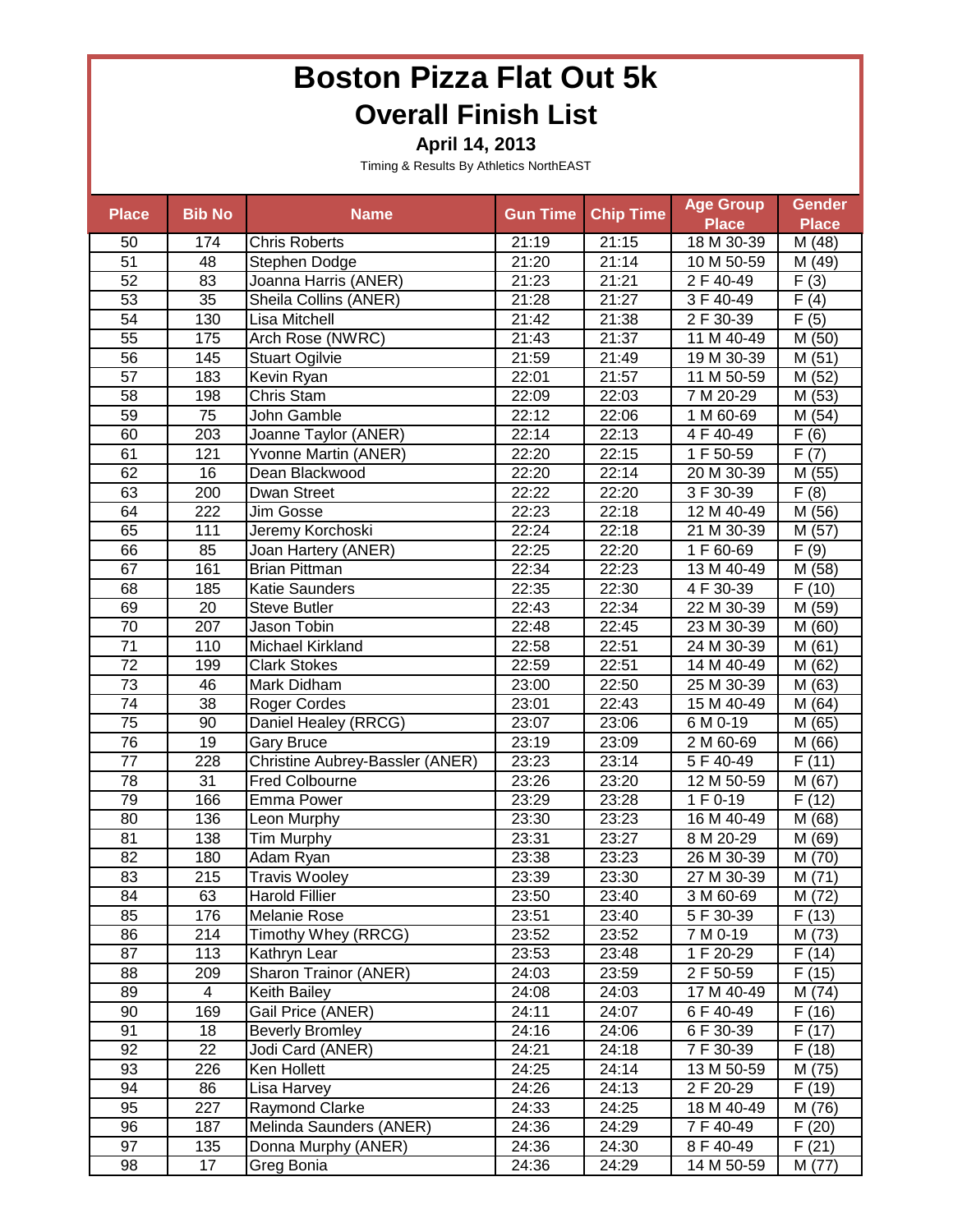**April 14, 2013**

| <b>Place</b> | <b>Bib No</b>   | <b>Name</b>              | <b>Gun Time</b>    | <b>Chip Time</b> | <b>Age Group</b> | <b>Gender</b>       |
|--------------|-----------------|--------------------------|--------------------|------------------|------------------|---------------------|
|              |                 |                          |                    |                  | <b>Place</b>     | <b>Place</b>        |
| 99           | 107             | Derek King               | 24:38              | 24:31            | 4 M 60-69        | M (78)              |
| 100          | 206             | Amanda Tippett (NWRC)    | 24:42              | 24:25            | 8 F 30-39        | F(22)               |
| 101          | 98              | Neil Hyde                | 24:46              | 24:40            | 28 M 30-39       | M (79)              |
| 102          | 79              | <b>Karen Greeley</b>     | 24:48              | 24:40            | 9 F 30-39        | F(23)               |
| 103          | $\overline{72}$ | Janet Furey (ANER)       | 24:50              | 24:39            | 3 F 50-59        | F(24)               |
| 104          | 160             | Alexander Pittman (RRCG) | 24:52              | 24:49            | 8 M 0-19         | M (80)              |
| 105          | 147             | Gerald O'Neill           | 24:52              | 24:45            | 9 M 20-29        | M(81)               |
| 106          | $\overline{56}$ | Jim Dwyer                | 24:52              | 24:48            | 15 M 50-59       | M(82)               |
| 107          | 81              | Amanda Hancock (MARC)    | 24:54              | 24:43            | 10 F 30-39       | $\overline{F(25)}$  |
| 108          | 178             | Noel Roy                 | 25:00              | 24:54            | 1 M 70-99        | M(83)               |
| 109          | 170             | Andy Pyne                | 25:01              | 24:48            | 29 M 30-39       | M(84)               |
| 110          | 220             | Susan Flanagan (ANER)    | 25:14              | 25:10            | 9 F 40-49        | F(26)               |
| 111          | 108             | Colleen Kirby            | 25:15              | 25:08            | 11 F 30-39       | F(27)               |
| 112          | 52              | <b>Alison Drover</b>     | 25:22              | 25:17            | 10 F 40-49       | F(28)               |
| 113          | 162             | Derrick Pittman (RRCG)   | 25:24              | 25:21            | 19 M 40-49       | M (85)              |
| 114          | 44              | Craig Dawe               | 25:27              | 25:13            | 20 M 40-49       | M (86)              |
| 115          | 194             | Arthur Smith (ANER)      | 25:29              | 25:19            | 16 M 50-59       | M (87)              |
| 116          | 153             | Dan Penney (ANER)        | 25:33              | 25:25            | 17 M 50-59       | M (88)              |
| 117          | 112             | Wade Lambert             | 25:34              | 25:28            | 21 M 40-49       | M (89)              |
| 118          | 49              | <b>Richard Donnan</b>    | 25:46              | 25:41            | 30 M 30-39       | M (90)              |
| 119          | $\overline{3}$  | Lisa Badcock             | 25:46              | 25:34            | 11 F 40-49       | F(29)               |
| 120          | 132             | Paul Moores              | 25:47              | 25:27            | 22 M 40-49       | M (91)              |
| 121          | 231             | Lorne Bennet             | 25:54              | 25:40            | 23 M 40-49       | M (92)              |
| 122          | 96              | Elissa Hull              | 25:57              | 25:44            | 12 F 40-49       | $\overline{F}$ (30) |
| 123          | 144             | Debbie Nurse             | 26:05              | 25:52            | 4 F 50-59        | F(31)               |
| 124          | 230             | Clyde Thornhill (ANER)   | 26:07              | 25:53            | 5 M 60-69        | M (93)              |
| 125          | 219             | Andrew Young             | 26:10              | 26:01            | 10 M 20-29       | M (94)              |
| 126          | 179             | lanic Roy Richard        | 26:11              | 25:55            | 11 M 20-29       | M (95)              |
| 127          | 101             | Darren Jensen            | 26:12              | 25:47            | 24 M 40-49       | M (96)              |
| 128          | 89              | Shane Hawco              | 26:13              | 25:56            | 31 M 30-39       | M (97)              |
| 129          | 58              | Alicia Ezekiel           | $\overline{26:}17$ | 26:06            | 12 F 30-39       | F(32)               |
| 130          | 211             | Jeremy Walsh             | 26:18              | 26:06            | 32 M 30-39       | M (98)              |
| 131          | 172             | Mary Reid                | 26:20              | 26:11            | 5 F 50-59        | F(33)               |
| 132          | 208             | Laurie Tobin             | 26:26              | 26:11            | 13 F 30-39       | F(34)               |
| 133          | 66              | Michael P Fleming        | 26:28              | 26:06            | 25 M 40-49       | M (99)              |
| 134          | 167             | <b>Gene Power</b>        | 26:30              | 26:19            | 33 M 30-39       | M (100)             |
| 135          | 30              | Aune Colbourne           | 26:33              | 26:24            | 6 F 50-59        | $\overline{F}$ (35) |
| 136          | 124             | Nancy McDonald           | 26:57              | 26:52            | 14 F 30-39       | F(36)               |
| 137          | $\overline{2}$  | <b>Cathy Andrews</b>     | 26:59              | 26:54            | 2 F 60-69        | F(37)               |
| 138          | 26              | Janelle Clarke           | 27:02              | 26:50            | 15 F 30-39       | $\overline{F(38)}$  |
| 139          | 104             | <b>Trevor Kearsey</b>    | 27:05              | 26:57            | 34 M 30-39       | M (101)             |
| 140          | 126             | Karen Mearow (ANER)      | 27:07              | 27:01            | 3 F 60-69        | F(39)               |
| 141          | 192             | Karla Short              | 27:23              | 27:09            | 3 F 20-29        | $\overline{F}$ (40) |
| 142          | 36              | <b>Susan Collins</b>     | 27:25              | 27:13            | 16 F 30-39       | F(41)               |
| 143          | 119             | Sarah MacDonald (ANER)   | 27:25              | 27:14            | 4 F 20-29        | F(42)               |
| 144          | 68              | Greg Flight (PRCA)       | 27:26              | 27:05            | 26 M 40-49       | M (102)             |
| 145          | 188             | Kenneth Scott            | 27:33              | 27:19            | 18 M 50-59       | M (103)             |
| 146          | 115             | Karen Linfield           | 27:39              | 27:27            | 7 F 50-59        | F(43)               |
| 147          | 218             | Heather Youden           | 27:46              | 27:42            | 17 F 30-39       | F(44)               |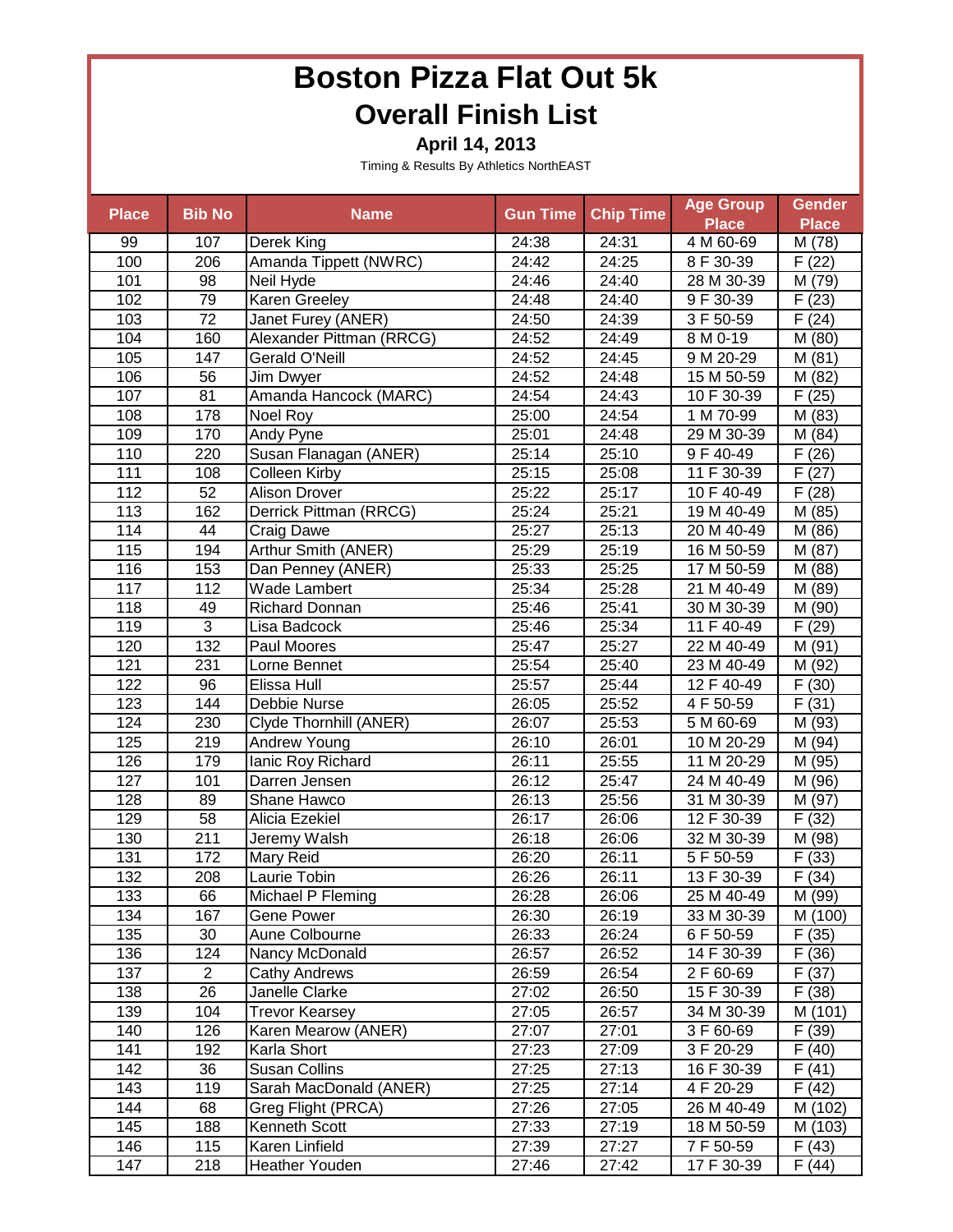**April 14, 2013**

| <b>Place</b> | <b>Bib No</b>   | <b>Name</b>                 | <b>Gun Time</b> | <b>Chip Time</b> | <b>Age Group</b> | <b>Gender</b>       |
|--------------|-----------------|-----------------------------|-----------------|------------------|------------------|---------------------|
|              |                 |                             |                 |                  | <b>Place</b>     | <b>Place</b>        |
| 148          | 82              | Harold Hardiman             | 28:02           | 27:45            | 6 M 60-69        | M (104)             |
| 149          | 149             | Marina Owens                | 28:08           | 28:00            | 8 F 50-59        | F(45)               |
| 150          | 15              | Kurtis Billard              | 28:15           | 27:48            | 35 M 30-39       | M (105)             |
| 151          | 146             | Kenn Oliver                 | 28:16           | 27:59            | 36 M 30-39       | M (106)             |
| 152          | 105             | Julia Kendell               | 28:16           | 27:54            | 18 F 30-39       | F(46)               |
| 153          | 221             | Shannon Dawson              | 28:24           | 28:21            | 13 F 40-49       | $\overline{F(47)}$  |
| 154          | 9               | Florence Barron (ANER)      | 28:25           | 28:16            | 1 F 70-99        | $\overline{F}$ (48) |
| 155          | 154             | <b>Gerry Penney</b>         | 28:28           | 28:18            | 7 M 60-69        | M(107)              |
| 156          | 40              | Justine Cottingham-Leblanc  | 28:50           | 28:32            | 5F 20-29         | $\overline{F(49)}$  |
| 157          | $\overline{47}$ | Dana Dillon                 | 29:00           | 28:42            | 19 F 30-39       | F(50)               |
| 158          | 25              | Sarah Chaulk                | 29:06           | 28:54            | 6 F 20-29        | F(51)               |
| 159          | $\overline{28}$ | <b>Jillian Colbert</b>      | 29:16           | 29:02            | 20 F 30-39       | $\overline{F(52)}$  |
| 160          | 165             | Andrew Power (PRCA)         | 29:20           | 28:58            | 37 M 30-39       | M (108)             |
| 161          | 99              | Philip Ivimey               | 29:20           | 29:07            | 38 M 30-39       | M (109)             |
| 162          | 152             | Andrea Penney               | 29:33           | 29:20            | 21 F 30-39       | F(53)               |
| 163          | 120             | Diana Martin                | 29:34           | 29:21            | 22 F 30-39       | F(54)               |
| 164          | 223             | <b>Nadine Mills</b>         | 29:34           | 29:22            | 14 F 40-49       | F(55)               |
| 165          | 131             | Derek Moores                | 29:35           | 29:21            | 27 M 40-49       | M (110)             |
| 166          | 191             | Denise Shearman             | 29:36           | 29:23            | 23 F 30-39       | F(56)               |
| 167          | 133             | Tanya Morrissey             | 29:36           | 29:32            | 24 F 30-39       | F(57)               |
| 168          | 148             | Allison Osmond              | 29:39           | 29:16            | 25 F 30-39       | $\overline{F}$ (58) |
| 169          | 195             | Cavell Smith (NWRC)         | 29:43           | 29:32            | 26 F 30-39       | $\overline{F}$ (59) |
| 170          | 155             | Steven Penney               | 29:44           | 29:32            | 39 M 30-39       | M (111)             |
| 171          | 210             | <b>Derrick Turner</b>       | 29:49           | 29:34            | 28 M 40-49       | M (112)             |
| 172          | 114             | Brenda Lee (PRCA)           | 29:50           | 29:29            | 9 F 50-59        | $\overline{F}(60)$  |
| 173          | 41              | Carol Ann Crane             | 30:00           | 29:54            | 15 F 40-49       | F(61)               |
| 174          | 92              | Robyn Hipditch              | 30:05           | 29:47            | 16 F 40-49       | F(62)               |
| 175          | 88              | Susan Haskell               | 30:05           | 29:43            | 17 F 40-49       | F(63)               |
| 176          | 129             | <b>Bonnie Miller</b>        | 30:05           | 29:48            | 18 F 40-49       | F(64)               |
| 177          | 196             | <b>Walter Smith</b>         | 30:30           | 30:13            | 8 M 60-69        | M (113)             |
| 178          | 224             | <b>Chris Sutherby</b>       | 30:48           | 30:39            | 19 M 50-59       | M (114)             |
| 179          | 225             | Joseph Sutherby             | 30:57           | 30:47            | 9 M 0-19         | M (115)             |
| 180          | 127             | Michelle Menchenton         | 31:07           | 30:48            | 27 F 30-39       | F(65)               |
| 181          | 100             | Rosemarie James (ANER)      | 31:13           | 31:06            | 2 F 70-99        | F(66)               |
| 182          | 181             | Derek Ryan                  | 31:14           | 30:59            | 12 M 20-29       | M (116)             |
| 183          | 39              | Shari Costello              | 31:18           | 31:04            | 19 F 40-49       | F(67)               |
| 184          | 27              | <b>Crystal Cline</b>        | 31:20           | 31:03            | 7 F 20-29        | $\overline{F}$ (68) |
| 185          | 150             | Kevin Pardy                 | 31:26           | 31:08            | 2 M 70-99        | M (117)             |
| 186          | 158             | Susan Perry                 | 31:29           | 31:17            | 4 F 60-69        | F(69)               |
| 187          | 64              | Amy Fitzpatrick             | 31:29           | 31:07            | 8 F 20-29        | $\bar{F}$ (70)      |
| 188          | 43              | Jennifer Cross              | 31:29           | 31:08            | 9 F 20-29        | $\overline{F(71)}$  |
| 189          | 213             | Anne Marie Whelan           | 31:46           | 31:36            | 10 F 50-59       | F(72)               |
| 190          | 173             | <b>Brian Rendell</b>        | 31:48           | 31:33            | 29 M 40-49       | M (118)             |
| 191          | 109             | Mark Kirby                  | 31:54           | 31:40            | 30 M 40-49       | M (119)             |
| 192          | 94              | Kristy Hoddinott            | 31:57           | 31:37            | 28 F 30-39       | F(73)               |
| 193          | 78              | Shelley Gosse (PRCA)        | 32:08           | 31:46            | 29 F 30-39       | F(74)               |
| 194          | 217             | Patsy Yetman (ANER)         | 32:08           | 32:01            | 5 F 60-69        | F(75)               |
| 195          | 65              | Samantha Fitzpatrick (PRCA) | 32:08           | 31:47            | 10 F 20-29       | F(76)               |
| 196          | 118             | Germaine Lynch              | 32:13           | 31:53            | 30 F 30-39       | F(77)               |